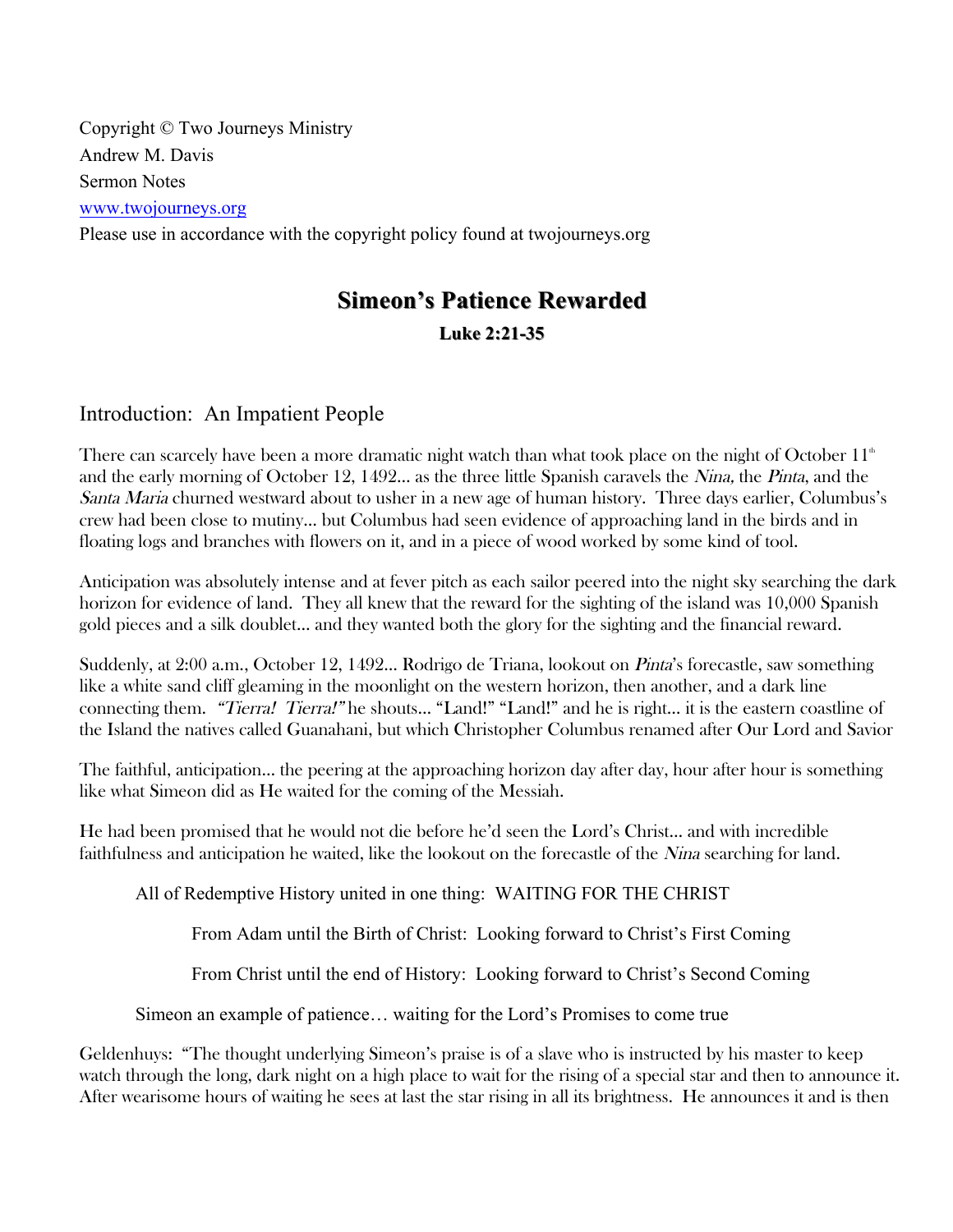discharged from keeping watch any longer. Simeon had been instructed to await the rising of the 'Sun of Righteousness,' (Malachi 4:2), the Star of the House of Jacob. At last, now that the Child is in his arms, he has beheld the redemption of God incarnate in Christ Jesus. So he knows God now lets him depart in peace and discharges him from the task of further watching."

- I. The Presentation at the Temple (2:21-24)
- *vs. 21-24 On the eighth day, when it was time to circumcise him, he was named Jesus, the name the angel had given him before he had been conceived. <sup>22</sup> When the time of their purification according to the Law of Moses had been completed, Joseph and Mary took him to Jerusalem to present him to the Lord <sup>23</sup> (as it is written in the Law of the Lord, "Every firstborn male is to be consecrated to the Lord"), <sup>24</sup> and to offer a sacrifice in keeping with what is said in the Law of the Lord: "a pair of doves or two young pigeons."* 
	- A. Christ Born Under the Law
		- 1. Jesus Christ "born under the law"

### *Galatians 4:4-5 But when the time had fully come, God sent his Son, born of a woman,* **born under law***, <sup>5</sup> to redeem those under law, that we might receive the full rights of sons.*

"Law of Moses" mentioned FOUR TIMES in this brief passage

Luke making clear the point that Christ was fully obedient to the Law of God

- 2. Essential for our salvation: Christ fulfills the Law
	- a. Christ obeyed every small and great precept of the Law
	- b. Christ lived every moment of His life obeying the Law of Moses
	- c. He achieved a perfect righteousness

#### And the first step was CIRCUMCISION

- B. Circumcision: The Sign of the Covenant
	- 1. The Commandment given to Abraham
	- 2. The Timing: on the eight day
	- 3. The Naming

#### *Matthew 1:21 She will give birth to a son, and you are to give him the name Jesus, because he will save his people from their sins.*

C. The Consecration of the Firstborn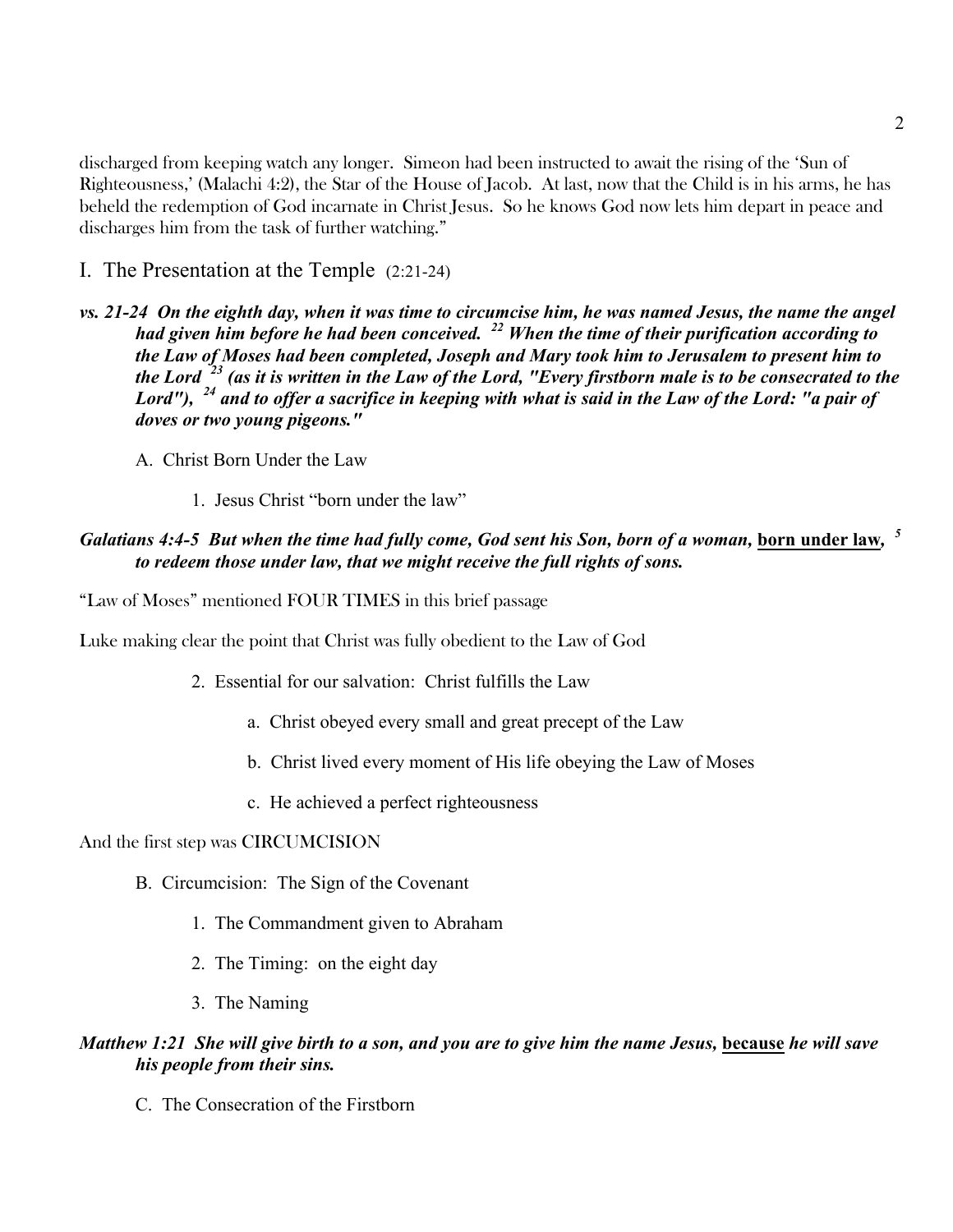### 1. Purification

### *vs. 22 When the time of their purification according to the Law of Moses had been completed*

Notice it is "their" purification… the mother needs to be purified from the flow of blood; the baby shares in that ritual defilement under the Law of Moses

According to Leviticus 12, Mary had to wait 33 days to be purified from her bleeding before she could go to the temple

2. Presentation

Jesus was consecrated to the service of God… from the time of the Exodus

The firstborn of the Hebrews were liable to be slaughtered as well, for they were sinners too

But God ordained the Passover sacrifice to save the lives of the Jewish firstborn

He also stated that, from then on, the firstborn were HIS… consecrated to Him and to His glory

### *Exodus 13:1-2 The LORD said to Moses, <sup>2</sup> "Consecrate to me every firstborn male. The first offspring of every womb among the Israelites belongs to me, whether man or animal."*

3. Sacrifice

So also a sacrifice had to be offered for the son and for his mother

#### *Exodus 13:13 Redeem with a lamb every … firstborn among your sons.*

- D. The Poverty and Faith of Joseph and Mary
	- 1. Joseph and Mary could not afford the lamb… they were too poor; so they used a second pigeon rather than the lamb, as the Law permitted
	- 2. However, they had a strong faith and love for the Lord
	- 3. Their obedience to the Law was essential to Christ's life at this helpless stage of His development

### *Luke 2:39 When Joseph and Mary had done everything required by the Law of the Lord, they returned to Galilee to their own town of Nazareth.*

II. The Patience of Simeon (2:25-26)

### *vs. 25-27 Now there was a man in Jerusalem called Simeon, who was righteous and devout. He was waiting for the consolation of Israel, and the Holy Spirit was upon him. <sup>26</sup> It had been revealed to*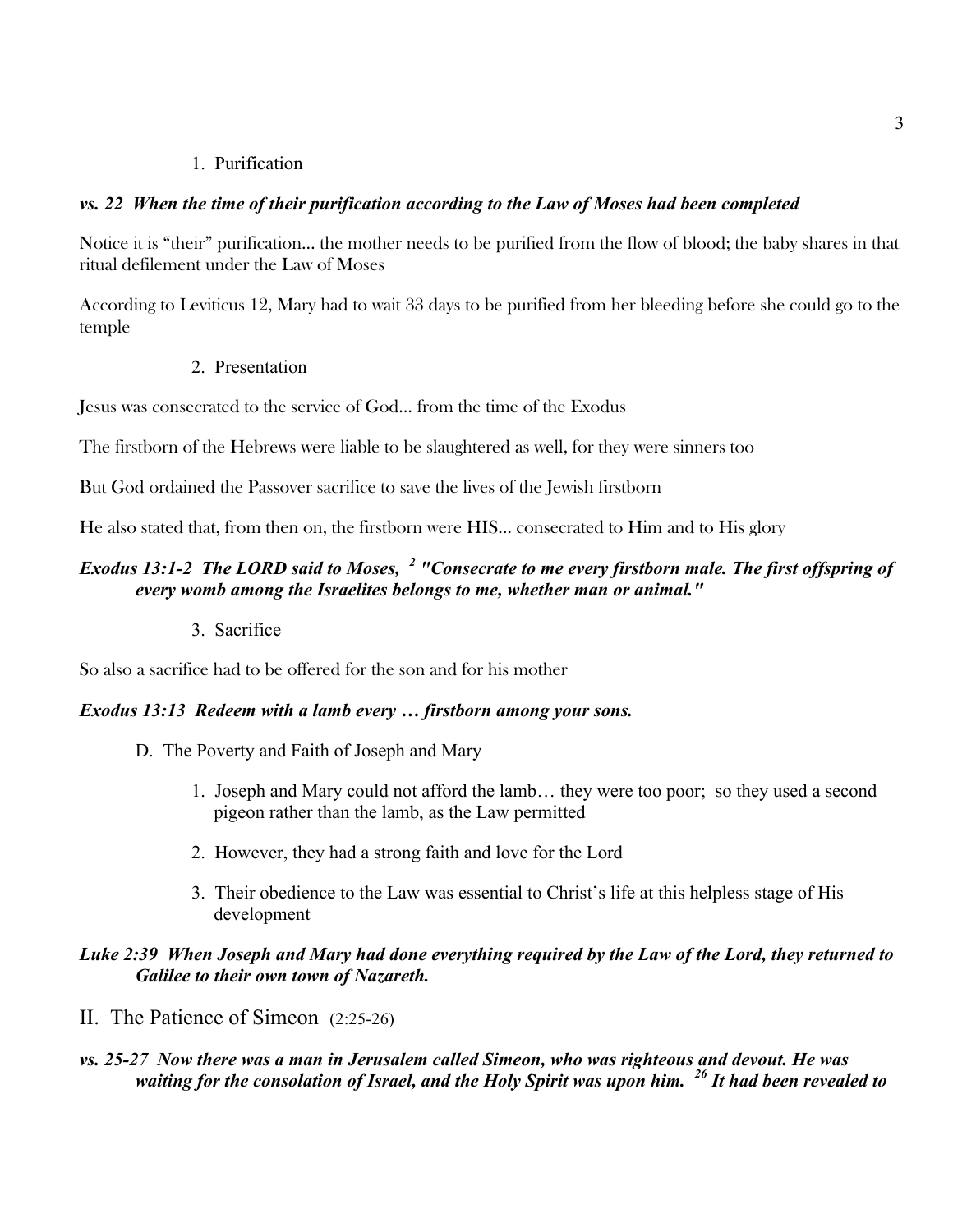### *him by the Holy Spirit that he would not die before he had seen the Lord's Christ. 27 Moved by the Spirit, he went into the temple courts.*

A. Special Prophecies as the Lord Wills

Simeon had been told something special: He would not die before he had seen the Messiah

Amazing: After thousands of years of waiting, the promise made to Eve was going to be fulfilled. The seed of the woman was going to crush the serpent's head, and Simeon would see the serpent slayer with his own eyes. After two thousand years of waiting, the promise to Abraham was about to be fulfilled. God would provide the lamb for the lamb for the sin offering, and Simeon would see the Lamb of God with his own eyes After one thousand years of waiting, the promise to David was about to be fulfilled. The Son of David would arise and rule on David's throne forever. And Simeon would see the King with his own eyes.

NOW… how many years Simeon had waited since the Lord revealed that special information to him, the text doesn't say. But after years of his own waiting, the thrilling day had finally arrived. The Spirit told him to get up and move into the temple…

### "Simeon… the moment is here. The time you've been waiting for all these years; this is the special day at last! Now get up and move!!"

- B. Simeon's Character
	- 1. Righteous: fully obedient to the Law of Moses; not sinless or perfect, but obedient
	- 2. Devout: heart of piety toward the Holy One of Israel; reverent, quiet and sober-minded; serious about the things of God; not frivolous or light-hearted.
	- 3. Patient: waiting for years for the consolation of Israel; had seen the Romans dominate his homeland for years, but had not given up waiting for the Messiah
	- 4. Faith-filled: never stopped trusting the promises of God to Abraham, nor the specific promise made to him personally
	- 5. Spirit-led: when the Spirit told him to get up and go, he obeyed; sensitive to the quiet voice of God

God always has His remnant… and despite the generally low spiritual condition of Israel at this time, Simeon and Anna were still godly people there at the temple, waiting for God's promises to come true

- C. The "Consolation of Israel"
	- 1. Beautiful phrase refers to the coming of the Messiah
		- a. Israel was groaning under the crushing yoke of Roman oppression
		- b. even worse, Israel was groaning under the far greater bondage of sin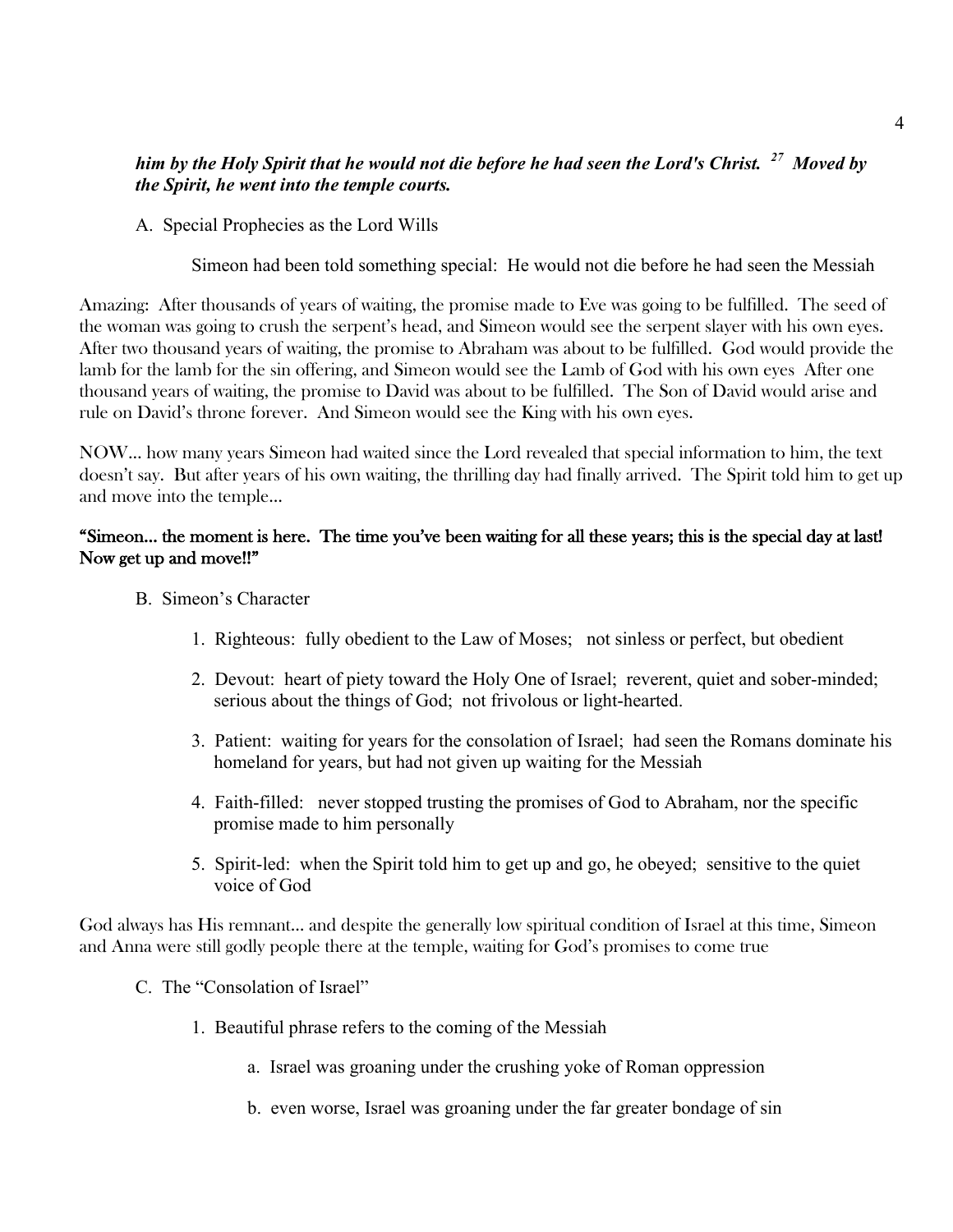c. they were desperate for consolation from God

### 2. Prophesies in Israel of consolation and comfort

### *Isaiah 40:1-2* **Comfort, comfort** *my people, says your God. <sup>2</sup>* **Speak tenderly** *to Jerusalem, and proclaim to her that her hard service has been completed, that her sin has been paid for, that she has received from the LORD's hand double for all her sins.*

3. "Consolation" = same word used of Holy Spirit, the "Comforter"

The coming of Christ is the greatest consolation and comfort the Lord has ever given to a world heart-broken with the ravages of sin

III. The Prophecy Fulfilled (2:27-32)

### *vs. 27-32 When the parents brought in the child Jesus to do for him what the custom of the Law required, <sup>28</sup> Simeon took him in his arms and praised God, saying: <sup>29</sup> "Sovereign Lord, as you have promised, you now dismiss your servant in peace. <sup>30</sup> For my eyes have seen your salvation, <sup>31</sup> which you have prepared in the sight of all people, <sup>32</sup> a light for revelation to the Gentiles and for glory to your people Israel."*

A. Providential Timing Between Obedient People

Two different godly ways the Lord leads His obedient people… they are never contradictory, but perfectly meshed

He leads by Scripture and He leads by the prompting of the Holy Spirit

The two come together in this intersection of paths between the Holy Family and Simeon

- 1. Simeon led by the Holy Spirit
- 2. Joseph and Mary led by the Scripture
- 3. Their paths intersect
- B. God Alone Reveals Christ… and He Does It as He Wills

#### *vs. 28 Simeon took him in his arms…*

- 1. What did Simeon see as he took the baby in his arms
- 2. Just a baby, nothing in his appearance that told him He was Savior of the World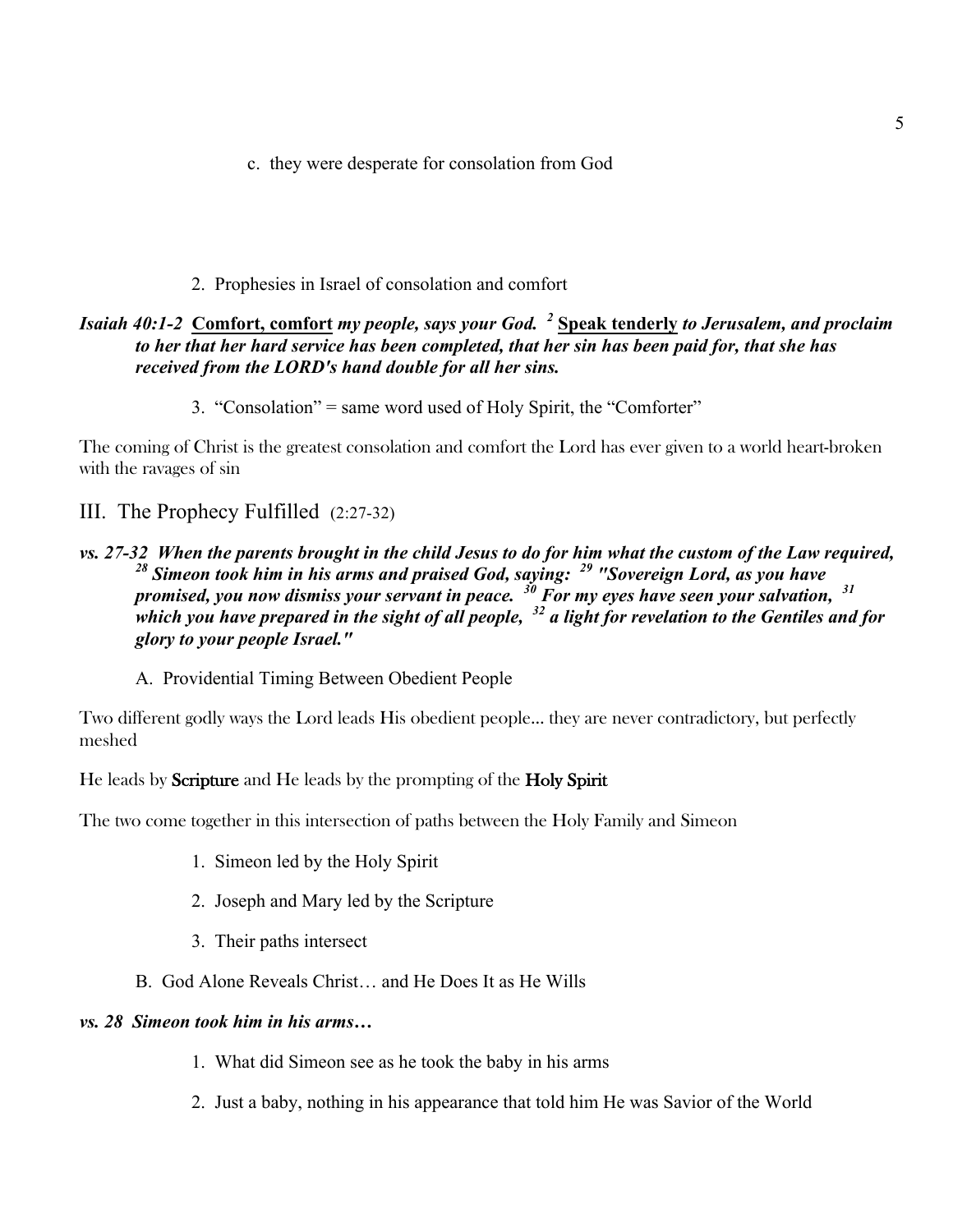- 3. Simeon saw, however, with the eyes of faith not of flesh
- 4. If you had been there, you would have simply seen an old man holding a baby
- 5. Basic principle: God reveals Christ, and your natural eyesight could never have saved your soul

### *Luke 2:26 It had been revealed to him by the Holy Spirit that he would not die before he had seen the Lord's Christ.*

- C. Elements of Simeon's Praise
- PRAYER PRAISE PROPHECY all wrapped up into one

### *"Sovereign Lord, as you have promised, you now dismiss your servant in peace. <sup>30</sup> For my eyes have seen your salvation, <sup>31</sup> which you have prepared in the sight of all people, <sup>32</sup> a light for revelation to the Gentiles and for glory to your people Israel."*

1. Deep reverence for God's sovereign rule

"Sovereign Lord"… the God who rules all of human history; the emperor far above Caesar Augustus

### *Acts 4:24 "***Sovereign Lord***," they said, "you made the heaven and the earth and the sea, and everything in them."*

2. Vindication of faith: Promise fulfilled

#### *"as you have promised"*

- a. YES LORD!!! You kept your promise to me **personally**
- b. AND YES, LORD!!! You kept your promise to us **nationally**

### *2 Corinthians 1:20 For no matter how many promises God has made, they are "Yes" in Christ. And so through him the "Amen" is spoken by us to the glory of God.*

3. Life purpose fulfilled

#### *"you now dismiss your servant in peace"*

Simeon has fulfilled his life's mission

- a. we have no idea how old Simeon was
- b. from this statement, however, many think he was an old man
- c. now at last he can die… his life purpose is fulfilled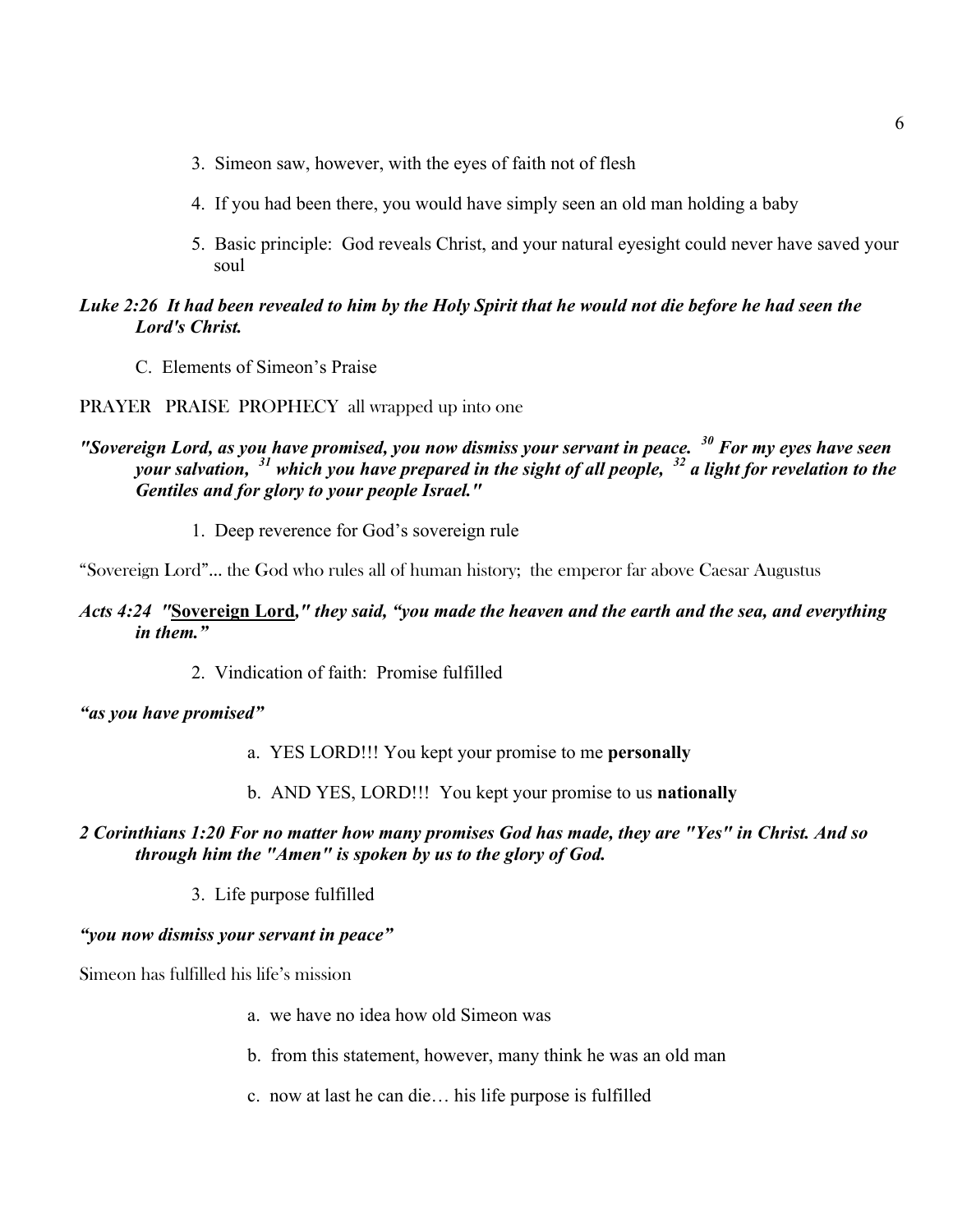Buzz Aldrin's post-lunar depression… on July 20, 1969, Buzz Aldrin followed Neil Armstrong and became the second man to walk on the surface of the moon… but he related how ill-prepared for what hit him after this ultimate mountaintop, pinnacle experience:

4. Seeing God's salvation by faith

# *vs. 30-31 For my eyes have seen your salvation, <sup>31</sup> which you have prepared in the sight of all people,*

Everyone who is saved is saved by faith alone, apart from works

So it was for Simeon… he saw what others could not see; they all saw a baby, Simeon saw a Savior

But this salvation was prepared in full view of all the world… and all will hear and be astonished

- D. Christ the "Light of Revelation to the Gentiles"
	- 1. Jews would later desire to STONE Paul for saying this
	- 2. Simeon delighted in it
	- 3. Christ was the fulfillment of the promise to Abraham and of Isaiah's vision

### *Isaiah 49:6 "It is too small a thing for you to be my servant to restore the tribes of Jacob and bring back those of Israel I have kept. I will also make you a light for the Gentiles, that you may bring my salvation to the ends of the earth."*

4. Light of Revelation = because Gentiles walk in spiritual darkness

### *Isaiah 9:2 The people walking in darkness have seen a great light; on those living in the land of the shadow of death a light has dawned.*

DARKNESS = spiritual blindness from not seeing God, not knowing His ways, not obeying His laws... disobedience hardens our hearts, and our blindness increases more and more…

*Ephesians 4:17-19 So I tell you this, and insist on it in the Lord, that you must no longer live as the Gentiles do, in the futility of their thinking. <sup>18</sup> They are darkened in their understanding and separated from the life of God because of the ignorance that is in them due to the hardening of their hearts. <sup>19</sup> Having lost all sensitivity, they have given themselves over to sensuality so as to indulge in every kind of impurity, with a continual lust for more.*

Jesus came to be the LIGHT FOR THE GENTILES… to teach us how to live to the glory of the Lord

### *John 8:12 When Jesus spoke again to the people, he said, "I am the light of the world. Whoever follows me will never walk in darkness, but will have the light of life."*

E. Christ the "Glory of His People Israel"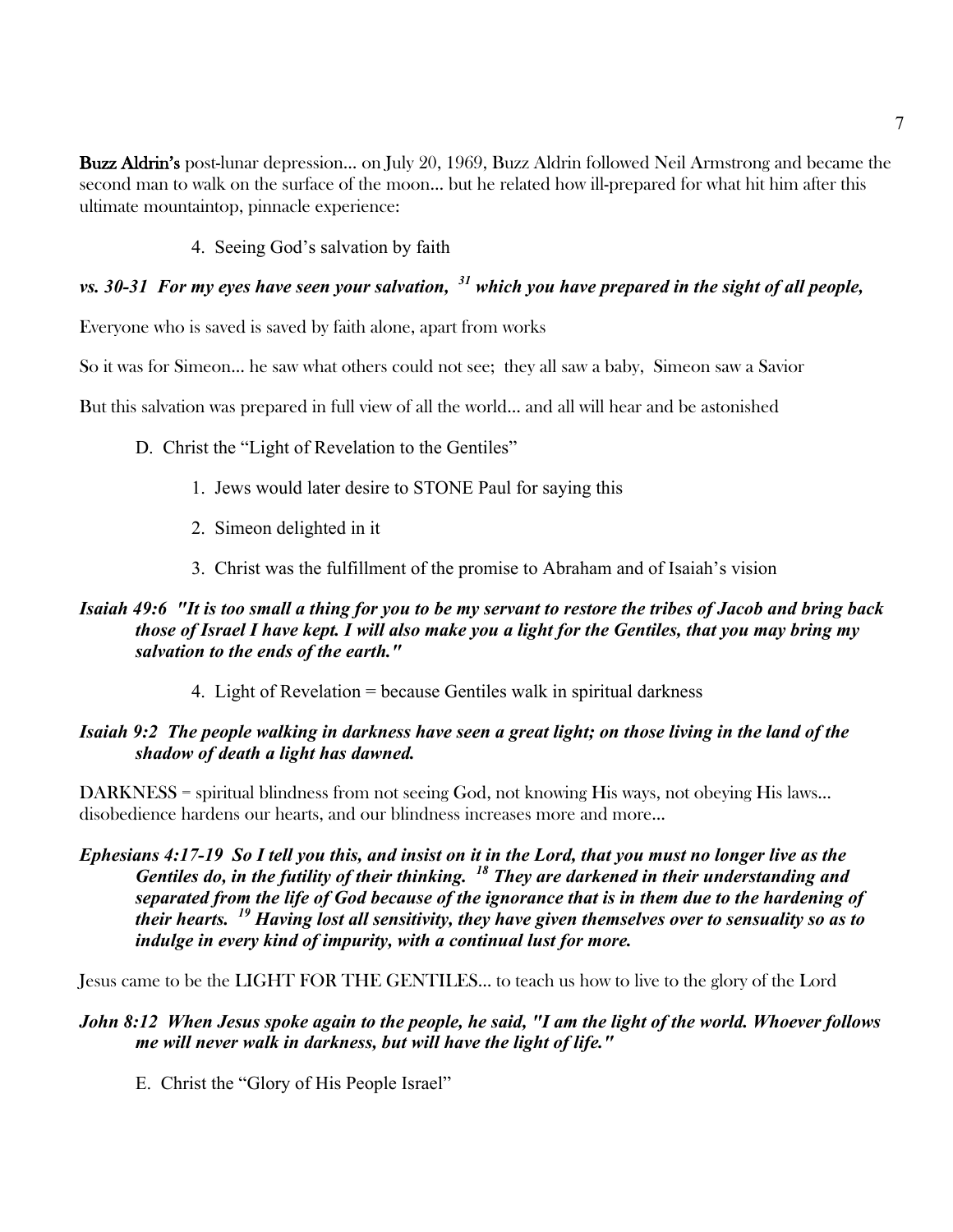- 1. Christ was the greatest Jew who ever lived… the pinnacle of Israel
- 2. Never was Israel more glorious than in the life of Jesus Christ

Historians speak of "The Glory of Rome"… they point to the achievements under Caesar Augustus or Marcus Aurelius

They speak of "The Glory of the British Empire" when its reached its zenith under Queen Victoria

### The Glory of Israel is Christ

- IV. The Power of Christ's Life (2:33-35)
- *vs. 33-35 The child's father and mother marveled at what was said about him. <sup>34</sup> Then Simeon blessed them and said to Mary, his mother: "This child is destined to cause the falling and rising of many in Israel, and to be a sign that will be spoken against, <sup>35</sup> so that the thoughts of many hearts will be revealed. And a sword will pierce your own soul too."*
	- A. Power Revealed by Prophecy
		- 1. Simeon uttered a prophecy about Jesus on the spot
		- 2. Christ's life lived in direct fulfillment of countless prophecies

#### *"This child is destined…*

Greek word = "set", "appointed", "positioned", "destined"… like the laying of a foundation stone in a specific location for a specific purpose… PURPOSEFULLY ESTABLISHED BY GOD

Christ's life was a powerfully purposeful life, and that purpose was established ahead of time by prophecy

B. Power to Cause Wonder

#### *vs. 33 The child's father and mother marveled at what was said about him*

- 1. Jesus had the power to astonish
- 2. That power occurred again and again… with His miracles and astonishing statements
- He astonished His neighbors in Nazareth by saying in the synagogue that He had fulfilled Isaiah's prophecy
- He astonished His enemies by His answer to a pointed question over Roman taxation
- He astonished crowds when He healed a man born blind
- He astonished His disciples when He stilled a raging storm with a word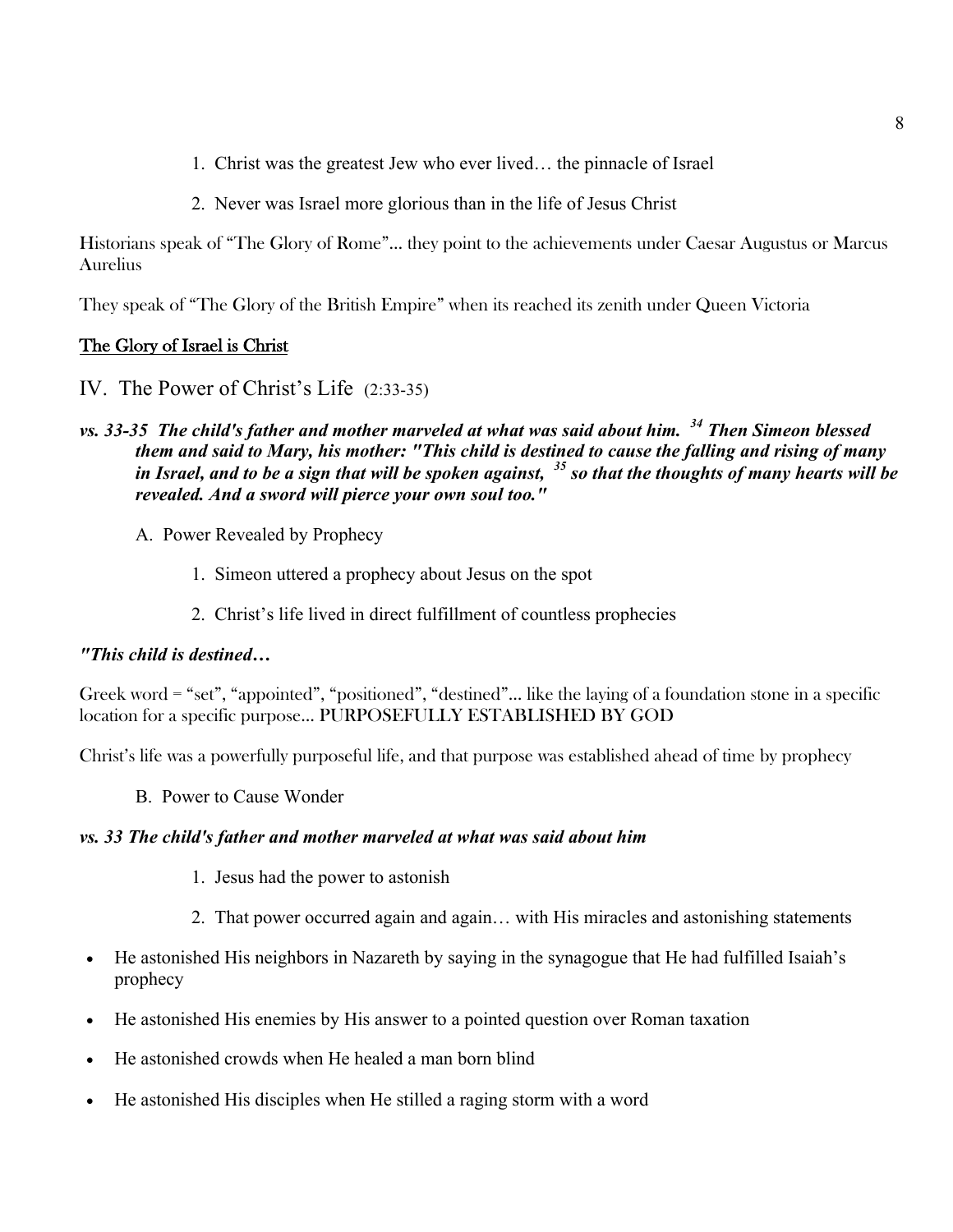- He astonished Pontius Pilate when He refused to make a single answer to charges, and then again when He died after only three hours on the cross
- He astonished His disciples by rising from the dead and showing Himself to them

But the first people on earth that Jesus astonished were His parents!

- C. Power to Cause the Falling of Many in Israel
	- 1. Jesus means to be a fork in the road… He means to rock your world
	- 2. The status quo is the devils… the status quo leads people to hell
	- 3. Jesus changed the world… and He would cause seismic reshaping of history
	- 4. BUT not in the way King Herod feared… he who slaughtered all the infants in Bethlehem to stomp out Christ's threat
	- 5. And not in the way Pontius Pilate feared… when he asked him pointedly "So you are a king?"

### *John 18:36 Jesus said, "My kingdom is not of this world. If it were, my servants would fight to prevent my arrest by the Jews. But now my kingdom is from another place."*

- 6. No… the falling and rising meant more than just the rise and fall of emperors, though it did mean that
- 7. On a global, geopolitical scale, the coming of Christ would mean the falling and rising of many in Israel and around the world simply in Christ's sovereign rule… His Kingdom which would crush all other Kingdoms at the end and be established on earth

### *Daniel 2:44 "In the time of those kings, the God of heaven will set up a kingdom that will never be destroyed, nor will it be left to another people. It will crush all those kingdoms and bring them to an end, but it will itself endure forever.*

- 8. On a personal scale, however, the falling of many in Israel (and around the world) would mean eternal ruin for them on Judgment Day
- *Matthew 25:41-46 "Then he will say to those on his left, 'Depart from me, you who are cursed, into the eternal fire prepared for the devil and his angels. <sup>42</sup> For I was hungry and you gave me nothing to eat, I was thirsty and you gave me nothing to drink, <sup>43</sup> I was a stranger and you did not invite me in, I needed clothes and you did not clothe me, I was sick and in prison and you did not look after me.' <sup>44</sup> "They also will answer, 'Lord, when did we see you hungry or thirsty or a stranger or needing clothes or sick or in prison, and did not help you?' <sup>45</sup> "He will reply, 'I tell you the truth, whatever you did not do for one of the least of these, you did not do for me.' <sup>46</sup> "Then they will go away to eternal punishment, but the righteous to eternal life."*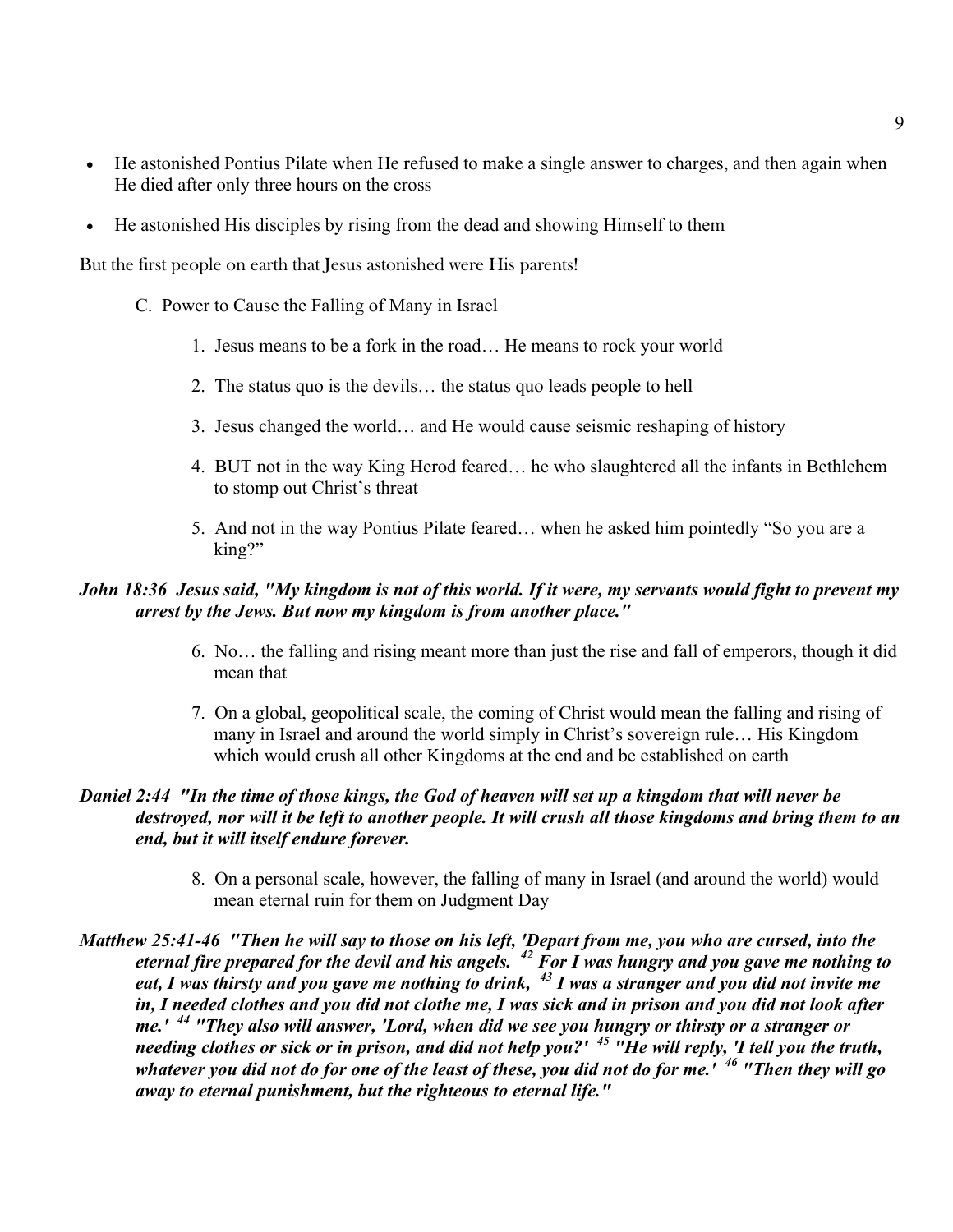No earthly falling of Kings or Pharisees or Sadducees from positions of influence compares with the eternal falling into the Lake of Fire that this infant Jesus will effect as Judge of all the Earth

- D. Power to Cause the Rising of Many in Israel
	- 1. Correspondingly, Jesus will be the cause of many RISING in Israel
	- 2. The weak, the poor, the spiritual beggars will find significance in Him
	- 3. Those sick with sin and sick of sin will find their rising in Him
	- 4. Those oppressed by Rome and more those oppressed by sin and death will be lifted up by Christ
	- 5. In His ministry He will elevate the poor, forgotten, weak and sick and RAISE THEM UP
	- 6. Even better, though, is the ultimate raising…RESURRECTION UNTO ETERNAL LIFE

The same Greek word is used: *anastasis* usually translated "resurrection"

### *John 11:25-26 Jesus said to her, "I am the resurrection and the life. He who believes in me will live, even though he dies; <sup>26</sup> and whoever lives and believes in me will never die.*

### *John 6:39-40 And this is the will of him who sent me, that I shall lose none of all that he has given me, but raise them up at the last day. <sup>40</sup> For my Father's will is that everyone who looks to the Son and believes in him shall have eternal life, and I will raise him up at the last day."*

This is the immense power of this infant Christ… the power of ETERNAL FALLING and ETERNAL RISING of many in Israel, and to the ends of the earth

- E. Power as a Sign Spoken Against
	- 1. Therefore, Christ is a sign… a sign from God
	- 2. His miracles were a sign of God's power and presence
	- 3. His sinless life was a sign of God's purity and His perfect standards of righteousness
	- 4. BUT He was a sign SPOKEN AGAINST… despised and rejected, hated and opposed

### *Isaiah 53:3 He was despised and rejected by men, a man of sorrows, and familiar with suffering. Like one from whom men hide their faces he was despised, and we esteemed him not.*

*John 1:10-11 He was in the world, and though the world was made through him, the world did not recognize him. <sup>11</sup> He came to that which was his own, but his own did not receive him.*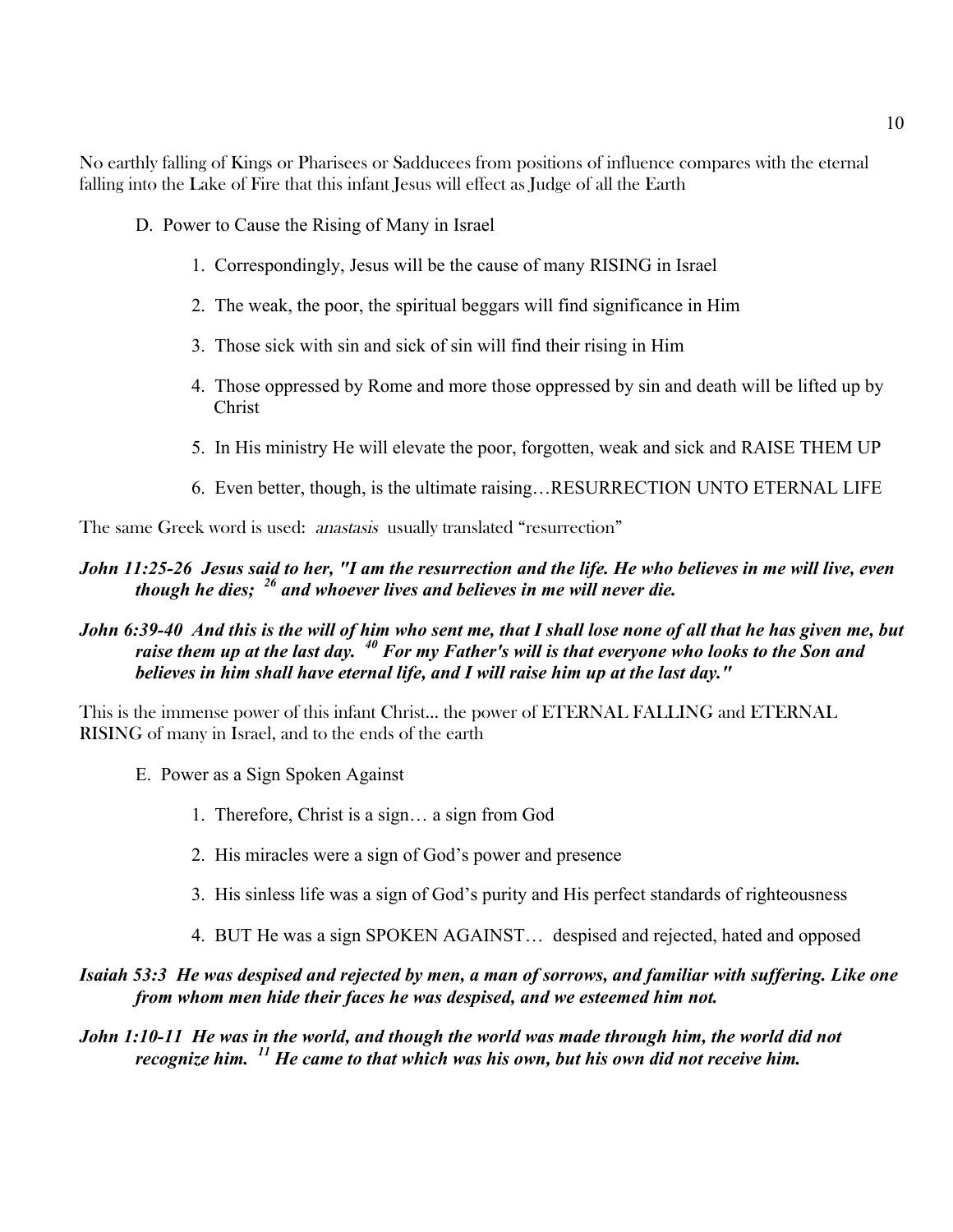### *Matthew 12:24 But when the Pharisees heard this, they said, "It is only by Beelzebub, the prince of demons, that this fellow drives out demons."*

- F. Power to Reveal the Human Heart
	- 1. Therefore, said Simeon, Jesus will reveal the thoughts of hearts
	- 2. People can hide their wickedness from each other… put on their cloak of respectability
	- 3. But Jesus stripped all of that off and humbled the human race
	- 4. He exposed the scribes and Pharisees as the hypocrites they were
	- 5. He exposed Herod the Great as the great tyrant and murderer that he really was
	- 6. He exposed Pontius Pilate as the vacillating coward under the Jewish thumb that he really was
	- 7. He exposed all of us to be sinners… but the poor and needy, who were willing to cry to Him, "Jesus, Son of David, have mercy on me, a sinner!!" he exposed their faith and desperate need and covered it in His forgiveness and righteousness

Jesus reveals hearts still, even today!!!

V. The Pain of Christ's Life (2:33-35)

#### *vs. 35 And a sword will pierce your own soul too."*

- A. Pain for Mary: A Sword for Her Soul
	- 1. This prophecy contains pain for everyone
	- 2. Simeon gave Mary a somber warning which must have haunted her mind all her days
	- 3. What was the sword that pierced her soul? Simply, the rejection and crucifixion of her perfect boy
	- 4. What agony must Mary have felt, not understanding fully why all this had to happen this way
	- 5. When He was constantly causing controversy… when they threw Him out of the synagogue in Nazareth after revealing His messiahship, a sword must have pierced her soul
	- 6. When His own brothers refused to believe in Him, a sword must have pierced her soul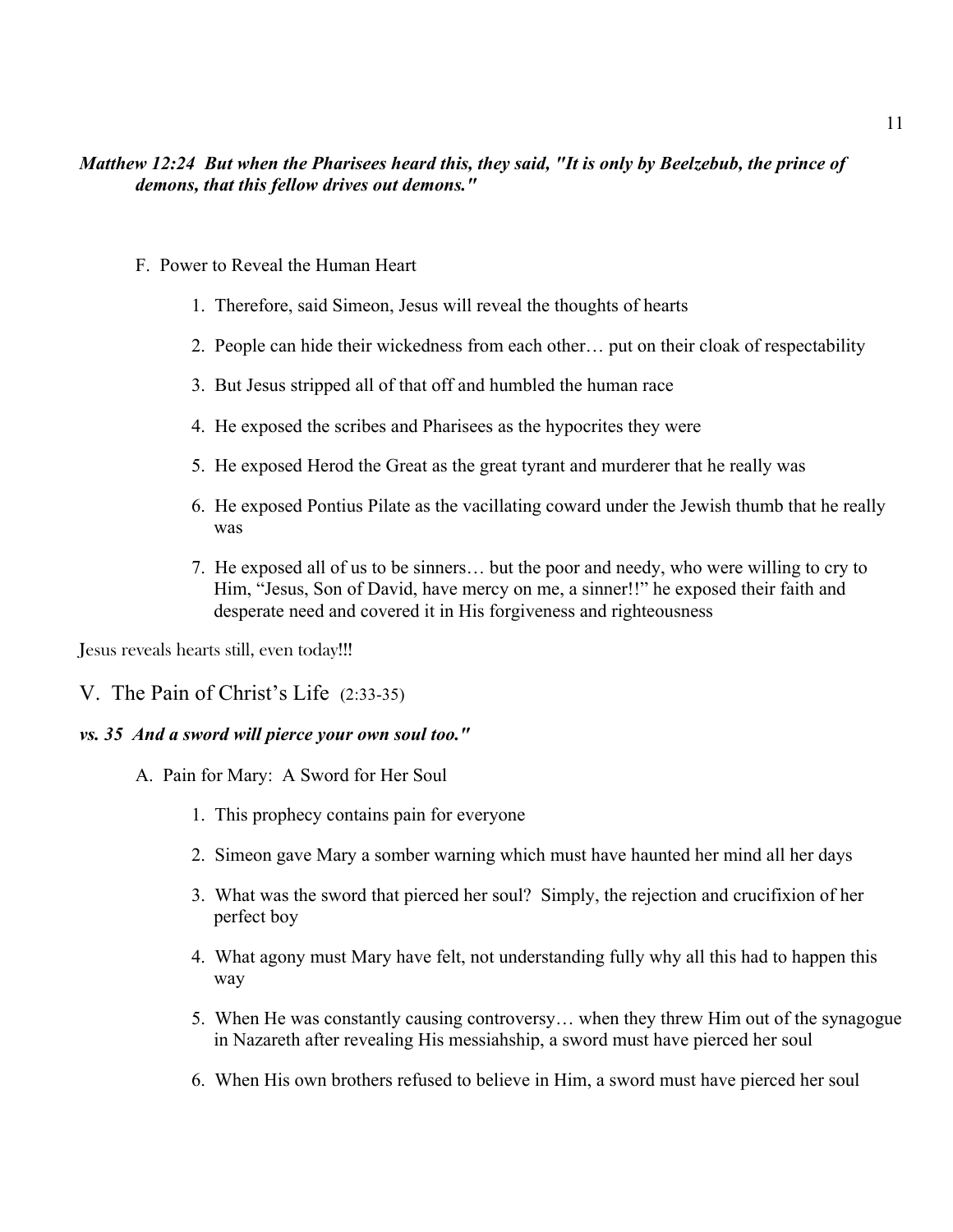- 7. When He claimed "Before Abraham was born, I AM!" and mobs picked up stones to stone Him, a sword must have pierced her again
- 8. How much more when He was finally arrested, condemned, flogged to within an inch of His life, scorned, hated, reviled, screamed at… and then nailed to a Roman cross, His blood pouring down for the sins of the world

O MY GOD, what is this? I remember when He was just tender, when I held my little perfect Son in my arms… when I watched Him grow up, when I noticed how He never sinned, always said the right thing, always obeyed me… when He learned His Bible lessons at my feet, but His comments and questions made me feel like it was I who was at His feet, when He shaped wood with my husband, Joseph… and now this. Now here He is saying to me, "Woman, behold your Son!"

"My God my God... why have your forsaken Him?!"

A sword went right through Mary's soul… but she had to have it done. He was saving her, but to save her He had to hurt her deeply

- B. Pain for Us: The Revelation of our Hearts
	- 1. So it is with all of us
	- 2. No one gets saved without Christ piercing our souls
	- 3. The thoughts of many hearts will be exposed… revealed
	- 4. No one gets saved without Christ hurting us deeply and showing us how wretched we are
	- 5. The sword for your soul is this: without Jesus you will die in your sins and suffer eternally in hell, and you'll deserve it
	- 6. The sword for your soul is also this: you need this much salvation because your sin was this deep and deadly
- C. Pain for Christ: His Rejection, Their Condemnation
	- 1. Pain for Christ in that He would be despised and rejected by His own people
	- 2. He wept over Jerusalem and was devastated by their rejection of God's ways
	- 3. He must have been especially tortured by this:

#### *John 18:40 They cried out again, "Not this man, but Barabbas!" Now Barabbas was a robber.*

4. But all of this cost Christ infinite pain… condemnation under the wrath of God Almighty for the sins of the world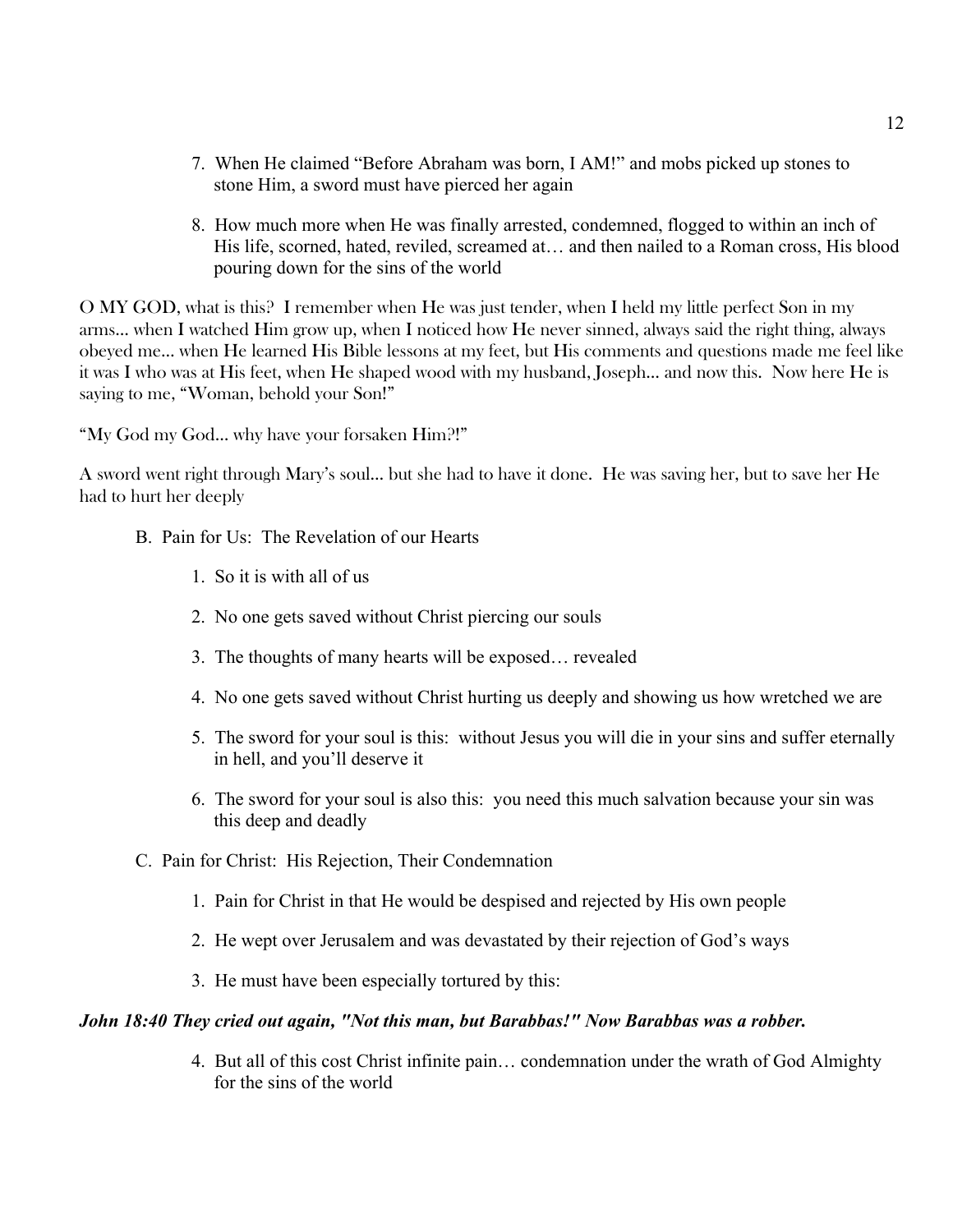- 5. Jesus was pierced for our transgressions… literally spikes pierced his hands and feet and a spear pierced His side
- 6. But worse, His souls was tormented by the just penalty of God's infinite wrath

### VI. Application: Waiting Patiently for Christ

1. Just like Simeon: Wait on the Lord…

Wait on the Lord in your life…STAY AT YOUR POST UNTIL RELIEVED

Marriage, stay faithful… if there are troubles, work them out

- Prayer… keep lifting those same requests up to the Lord for lost husbands and wives, lost sons and daughters, lost parents and friends
- Witnessing… don't give up, but keep on being as faithful in evangelism as Simeon was in his waiting time

Second Coming… look forward to the Day of God and speed its coming

2. Grow in Patience… attack impatience with prayer and Bible verses

### *James 5:7-8 Be patient, then, brothers, until the Lord's coming. See how the farmer waits for the land to yield its valuable crop and how patient he is for the autumn and spring rains. <sup>8</sup> You too, be patient and stand firm, because the Lord's coming is near.*

Harvest time only comes after waiting on the Lord

Don't be a hasty people… wanting return on investment today

Invest in scripture memorization, witnessing, putting sin to death, raising your children in the fear and nurture of the Lord, discipling a young Christian, DO ALL THIS with an eye to the BIG PICTURE, the distant future, knowing that the returns will not come immediately

The devil wants you to be impatient, and thus abort your harvest before the time

So, the next time you're standing in line at the bank and all the tellers are occupied with customers who are trying to solve all their banking problems in one trip… or the next time you sit in traffic unable to move… or the next time you are expecting something important in the mail and find that it still hasn't come… or the next time some little daily trial causes impatience to rise in you, realize how vital it is to learn the submissiveness of waiting on the Lord